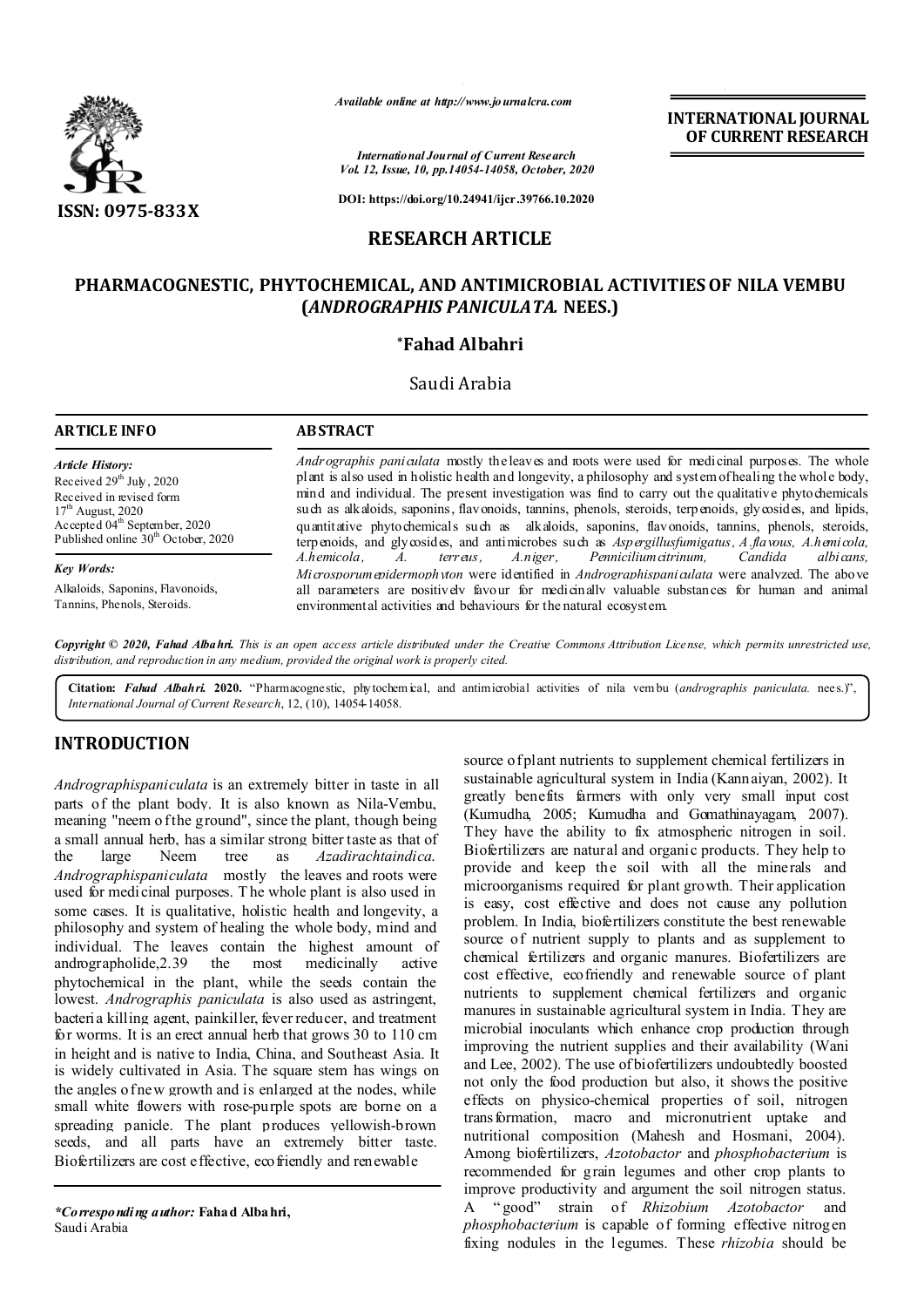superior in their ability to survive in the soil and should have the ability to fix nitrogen symbiotically under diverse agroclimaticconditions (Brahmaprakash and Hudge, 2002).

## **MATERIALS AND METHODS**

#### **Qualitative analysis of the phytochemicals (Mace, 1963; Ramakrishnan** *et al.,* **1994)**

Qualitative analysis of phytochemicals were carried out in the *Andrograpispaniculata* is an effective medicinal plants.

**Test for Tannins:** About 0.5 gm. of dried powdered was boiled in 20 ml of water in a test tube and then filtered. A few drops of 0.1% Ferric chloride were added to the filterate. Appearances of brownish green colour indicate the presence of tannins.

**Test for Saponins:** About 2 gm of the powdered samples of leaves and stems (both plants) was boiled in 20 ml of distilled water in a water-bath and filtered. The filtrate was mixed with 5 ml of distilled water and shaken vigorously for a stable persistent broth. The frothing was mixed with 3 drops of olive oil and shaken vigorously. Formation of emulsion shows the presence of saponins.

**Test for Flavonoids:** About 5 ml of the diluted ammonia solution was added to a portion of aqueous filtrate of plant extract followed by the addition of concentrated sulphuric acid. Appearance of yellow color shows the presence o f flavonoids.

**Test for Steroids:** Two ml of acetic anhydride was added to 0.5 ml of ethanolic ext ract followed by 2 ml Sulphuric acid. The colour changes from violet to green are an indication for the presence o f steroids.

**Test for Terpenoids:** Five ml of the plant extract was mixed with 2 ml of chloroform and 3 ml of concentrated Sulphuric acid. Formation of reddish brown color at the interface indicates the presence o f terpenoids.

**Test for Phenols:** Distilled water (2ml) and few drops o f 10% ferric chloride were added to 5ml of the plant extract**.**  Formation of blue or green color indicates the presence o f phenols.

**Test for Alkaloids:** Three ml of extract was stirred with 3 ml of 1% HCl on steam bath. 1 ml of mixture was taken separately in two test tubes. Few drops of Dragendorff's reagent were added in one tube and o ccurrence o for ange red precipitated was taken as positive and for the second tube Mayer's reagent was added and appearance of buff colored precipitate was taken as positive test for presence o f alkaloids.

**Test for glycosides:** To 2 ml of extract with dilute HCl and 2 ml Sodium nitropruside in pyridine and sodium hydroxide solution were added. Formation of pink to blood red color indicates the presence of Cardiac glycosides.

## **Quantitative analysis of the phytochemicals**

**Estimation of Alkaloids (Harborne 1973):** Five gram of the sample was weighed into a 250 ml beaker. 200 ml of  $10\%$ 

acetic acid in ethanol was added and allowed to stand for 4 hours. This was filtered and extract was concentrated on a water-bath to one quarter of the original volume. Concentrated ammonium hydroxide was added drop by d rop to the extract to get precipitation. The whole solution was allowed to settle down and the precipitate w as collected and washed with diluted ammonium hydroxide and filtered. The residue was may be alkaloid that was dried and weighed. From this alkaloid content was determine.

Alkaloids Content  $\left(\frac{0}{0}\right)$  = B - A  $\times$  100 / S

Where,

 $B = W$  eight of Whatmann filter paper.

 $A = Weight of Whatmann filter paper, after drying.$ 

 $S =$  Sample weight.

**Estimation of Saponins(Obadoni and Ochuko, 2001):** 20 g of s ample was placed in a conical flask and added 100 ml of 20% ethanol. The sample was heated over a hot water-bath for four hours with continuous stirring at about 55°C. The mixture was filtered and the residue was re-extracted with another 200 ml of 20% ethanol. The combined extract was reduced to 40 ml over a water-bath at about 90°C. The concentrated extract was transferred into a 250 ml of separator funnel and then 20 ml of diethyl ether w as added and shaken vigorously. The aqueous layer was recovered and the ether layer was discarded and this purification process was repeated. Then 60 ml of n-butanol extract was added. The combined n-butanol extracted w as washed twice with 10 ml of aqueous Sodium Chloride. The remaining solution was heated in a water b ath. After evaporation, sample was dried in an oven to a constant weight. The saponins content was calculated as follows.

Saponins content (%) =  $B - A \times 100 / S$ 

Where,

 $B = W$  eight of Whatmann filter paper.  $A = Weight of Whatmann filter paper with sample.$  $S =$  Sample weight.

**Estimation of Phenols:** 0.5 ml/g of extract was taken in test tubes. 8 ml of distilled water and 0.5 ml of Folin'sCiocalteau reagent were added to all tubes. The tubes were kept in BOD incubator at 40°C for 10 minutes. Then, 1 ml of sodium carbonate solution was added and the tubes were kept in dark for incubation for an hour. The colour development was read specrophotometrically at 660 nm. Standard graph w as drawn using tannic acid as standard. Different concentrations of tannic acid were prepared and OD was read at 660 nm in a Shimadzu UV-1650 spectrophotometer. By ploting the OD value obtained four samples in the standard graph, phenol present in the sample was calculated.

**Estimation of Total Flavonoids (Min and Chun, 2005):**  100 mg of tannic acid was dissolved in distilled water and the volume was made up to 100 ml. Different concentrations of the standard was obtained by appropriate dilution with distilled water, read at 510 nm and the values were plotted to made standard graph. In a test tube, 0.5 ml of aqueous extract of sample was diluted with 3.5 ml of distilled water at zero time. 0.3 ml of 5% sodium nitrate was added to the tube.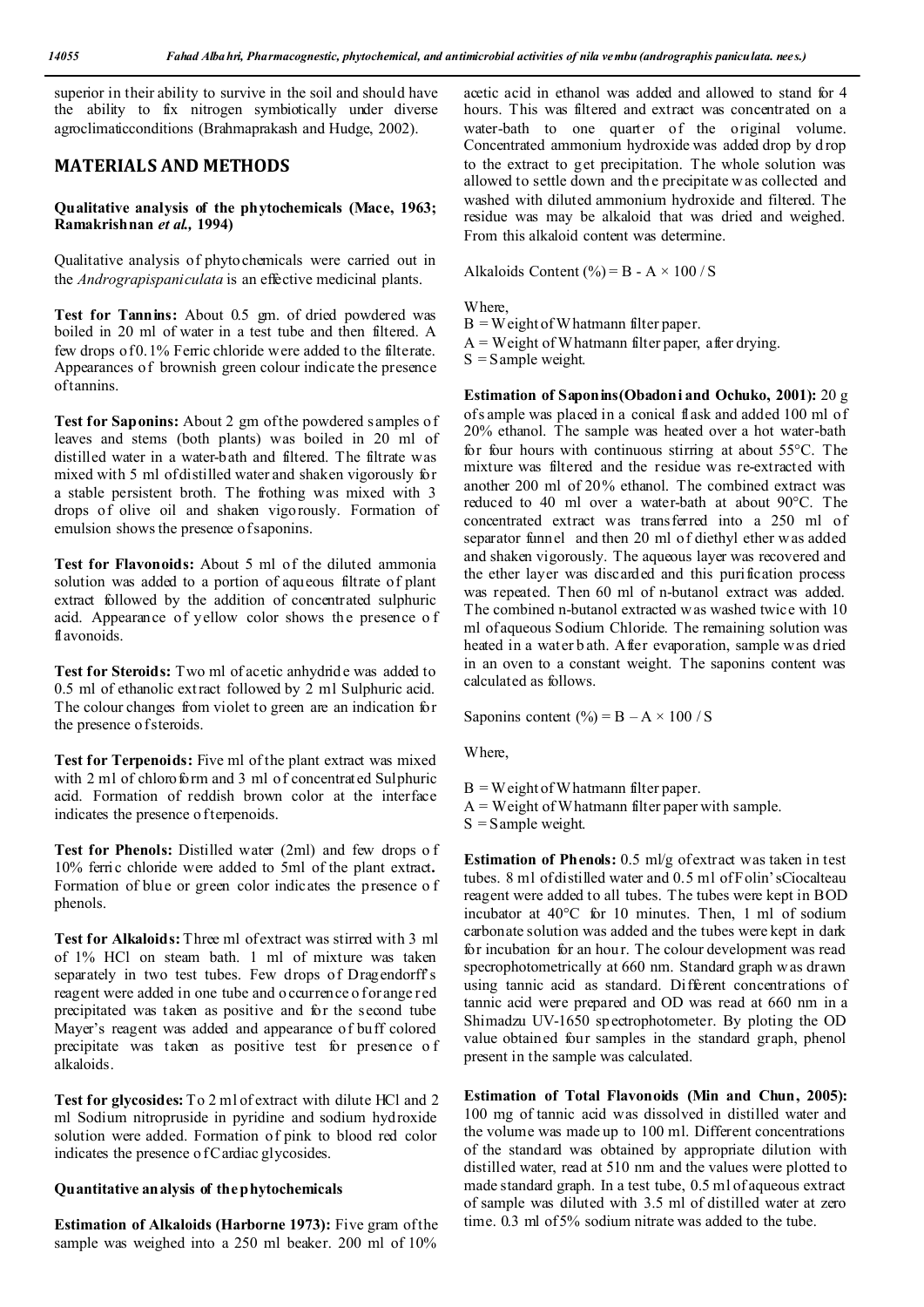After five minutes, 0.3 ml of 10% aluminium chloride was added. At  $6<sup>th</sup>$  minutes, 2 ml of 1M sodium hydroxide was added to the mixture. Immediately, the content of the reaction mixture was diluted with 2.4 ml of distilled water and mixed thoroughly. Absorbance of the mixture was determined at 510 nm about blank. T annic acid was used as standard compound for quantification of total flavonoids as mg / 100g of edible portion.

**Estimation of Tannins:** Powdered sample weighing 0.5 gm was transferred to 250 ml conical flask and 75 ml water was added. The flask was heated gently to boil for 30 min. T he samples run at 2,000 rpm for 20 min. The supernatant was collected in 100 ml volumetric flask and made up the volume. One ml of the sample was added to 100 ml volumetric flask containing 75 ml water. 5 ml of folin-denis reagent and 10 ml of sodium carbonate solution was added and diluted to 100 ml with water. The mixture was shaking well. Absorbance was read at 700 nm after 30 min. A blank with water instead of the s ample was prepared by the absorbance was measured. A standard graph was prepared by plotting the OD value, of kno wn qu antity of tannic acid and the tannins content of the sample was calculated as tannic acid equivalent from the standard graph.

**Estimation of Steroids (Chanwitheesuk** *et al***., 2005):** 1ml of extract of different solvents acetone, ethanol, was transferred into 10 ml volumetric flasks. Sulphuric acid (4N, 2ml) and iron (III) chloride (0.5% w/v, 2 ml), were added, followed by potassium hexacyanoferrate  $(III)$  solution  $(0.5\%$ w/v, 0.5 ml). The mixture was heated in a water-bath maintained at 70±20°C for 30minutes with occasional shaking and made up to the mark with distilled water. The absorbance was measured at 780 nm against the reagent blank. Β-Estradiol is used as a st andard material and compared the assay with β-Estradiol (concentration 20  $\mu$ g) equivalents.

Antimicrobial Activity: For antifungal activity, Potato Dextrose Agar medium were us ed. Then dispense the m edia into each of the petridish and allowed it to solidify. Transferred 1ml of 24 hrs fungal culture onto solidified pl ate and spread it with the help of sterile glass rod. After s eeding with fungal culture respectively, made the well at the centre of the media with the help of cork borer. Then transferred different concentration of lycopene to each of the well. Incubated the plates at  $37^{\circ}$ C for 24 hrs for antibacterial activity and at room temperature for 2 to 4 days for antifungal activity observed plates for zone of inhibition, compared with the control and measure their diameter.

**Antifungal activity(Barry and Thomsberry, 1991):** Potato Dextrose Agar (PDA) medium was used as the culture medium for fungi. Fifteen ml of sterilized potato dextrose agar medium was poured into each sterile petriplate and allowed to solidify. One ml of  $10<sup>6</sup>$  spore suspension of the fungus was spread over the plate. The sterile filter paper discs (6 mm in diameter) were impregnated with 10 µl of the  $3 \text{ mg}$  / ml extracts (30  $\mu$ g / discs) placed on the inoculated agar plates. Negative controls were maintained with the solvents employed for plant extraction and the positive control with Nystatin  $(30 \mu g /$  disc). The plates were incubated at 30°C for 72 hours and the anti fungal sensitivity was recorded by measuring the zone of inhibition against the

test organisms. The experiments were carried out in triplicates.

## **RESULTS AND DISCUSSION**

*Andrographispaniculata* is a plant that has been effectively used in traditional aian medicines for countries. *Andrographispaniculata* family Acanthaceae, it is perceived "blood purifying" property results in its use in diseases where bload " abnormalities" are considered causes of disease, such as skin eruptions, boils, scabis, and chronic undetermined fevers. The aerial part of the plant, used medicinally, contains a large number of chemical constituents, mainly lactones, deterpenoidsglycocides. (Yang *et al.,* 2009). *Andrographispaniculata*having antibacterial, antifungal, antiviral, choleretic, hypoglycemic, hypocholesterolemic, and adaptogenic effects (Bhatnager*et al.,* 1961). The contribution of nutrients by organic amendments had traditionally been considered to be the best to increase the crop yield. Vermicompost is increased the productivity by maintaining the soil health with concomitant nutrient balance, besides mi nimi zing t he pollut ion hazards as well as fertilizer cost (Gayathri and Anburani, 2008).

The chemical fertilizer is the major supplier of nutrients besides organic manures. The continuous and excess use of chemical fertilizers over a longer period of time has resulted in deterioration of soil health and causes less productivity (Yadav and Lourduraj, 2005a). In this context, the role o f organic manures and biofertilizers in sustainable agriculture assumes special signi ficance particularly in the present context of very high cost of chemical fertilizers. Organic farming is becoming a major tool for sustaining the soil quality degraded by intensive use of synthetic chemicals for increasing crop production. Therefore, the use of bio-agents as biofertilizers or biopesticides is an integral part of organic farming. The Vermicompost contain plant growth regulating substances including plant growth hormones and humic acids which are probably responsible for increase in germination, growth and yield of plants (Atiyeh*et al.,* 2002; Arancon*et al.,*  2006).

**Qualitativephytochemicals analysis of** *Andrographispaniculata* **Nees:** Qualitative phytochemical analysis of *Andrographispaniculata*revealed the presence of alkaloids, flavonoids, tannins, saponins, phenols, terpenoids, and glycosides in both control and treated plants. The identification and isolation o f these active compounds could lead to the new drug discovery at acheaper cost which would be useful in medicine.(Savithramma 2011).

**Table 1.Qualitative phytochemicals**

| S.No | Test name      | Andrographispaniculata $(mg/g)$ |         |  |
|------|----------------|---------------------------------|---------|--|
|      |                | Control                         | Treated |  |
|      | Alkaloid       | ┿                               |         |  |
|      | Saponins       |                                 |         |  |
| 3    | Flavonoids     |                                 |         |  |
|      | <b>Tannins</b> |                                 |         |  |
|      | Phenols        |                                 |         |  |
|      | <b>Sterols</b> |                                 |         |  |
|      | Terpenoids     |                                 |         |  |
|      | Gly cosides    | $^{+}$                          |         |  |
|      | Lipids         |                                 |         |  |

(+ present, - absent )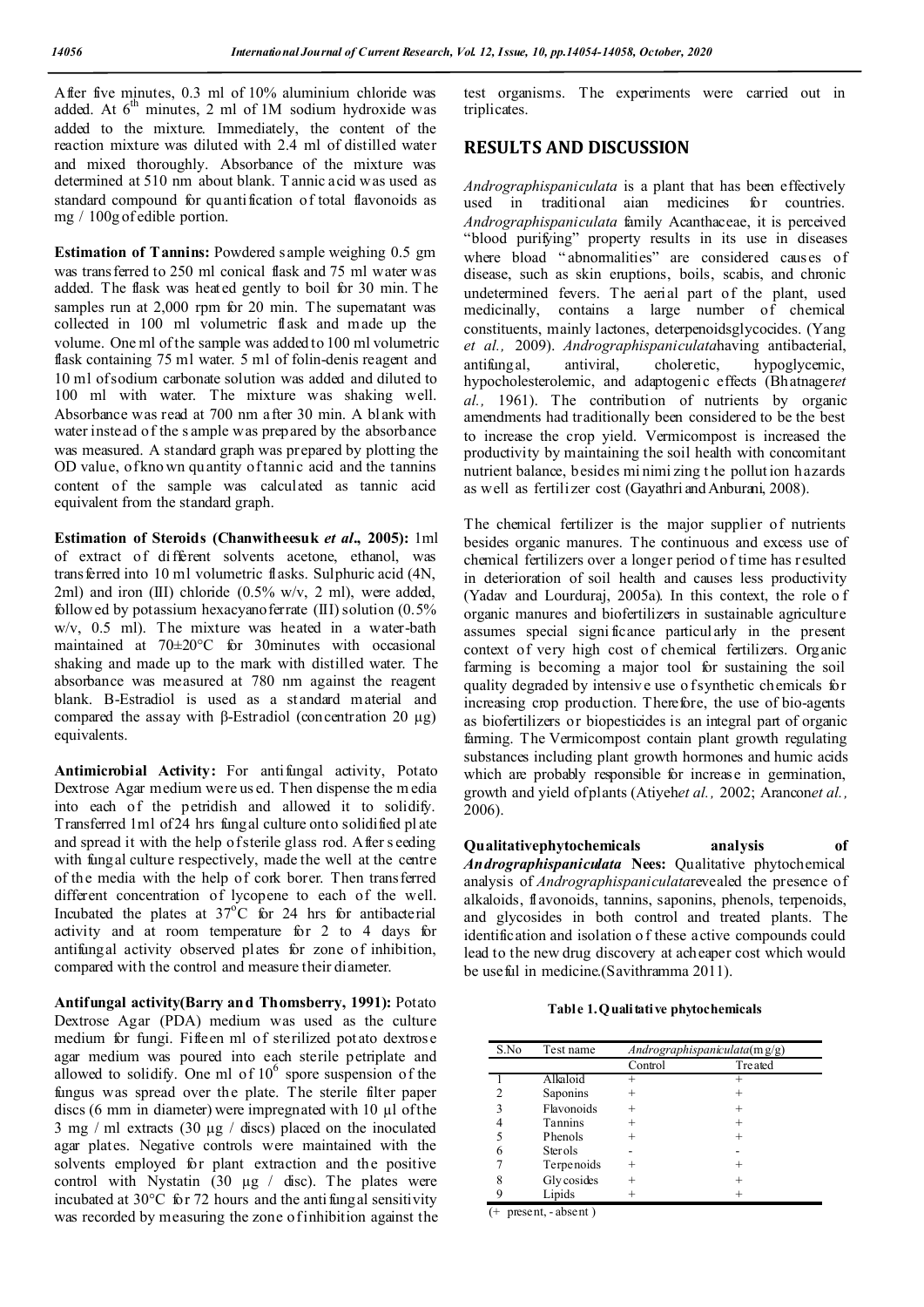**Quantitative phytochemicalsanalysis of**  *Andrographispanniculata.* **Nees:** The present study revealed the quantity of different phytochemicals present in control and treated plants. In treated plants contain alkaloids  $(7.3\pm1.1)$ , saponins  $(5.3\pm0.9)$ , flavonoids  $(6.4\pm1.3)$ , phenols  $(11.54\pm0.7)$ , terpenoids  $(7.2\pm1.3)$  and glycosides  $(5.6\pm1.3)$ mg/g were recorded. In control plants, the alkaloids content  $(4.5\pm1.9)$ , flavonoids content  $(4.0\pm2.1)$ , saponins  $(3.1\pm1.2)$ , tannins  $(5.2\pm 2.5)$ , phenols content  $(8.2\pm 2.5)$ , terpenoids content (5.1 $\pm$ 1.9), and glycosides content (2.6 $\pm$ 1.2) mg/g of phytochemical compounds were measured.Similar findings were recorded in *Naringicrenulata* plants (Rambabu*et al* 2017). Sarada*et al* (2012) suggested that the leaf and barkextract in *Naringicrenulata* were increased in the phytochemical contents.Similar findings were recorded in *Naringicrenulata* plant leaf by Ramachandran*et al* (2010).

Table 2.Q uantita tive phytochemicals

| S.No        | Test name      | Andrographispaniculata $(mg/g)$ |                 |  |  |  |  |
|-------------|----------------|---------------------------------|-----------------|--|--|--|--|
|             |                | Control                         | Treated         |  |  |  |  |
|             | Alkaloid       | $4.5 \pm 1.9$                   | $7.3 \pm 1.1$   |  |  |  |  |
| 2           | Saponins       | $3.1 \pm 1.2$                   | $5.3 \pm 0.9$   |  |  |  |  |
| 3           | Flavonoids     | $4.0 \pm 2.1$                   | $6.4 \pm 1.3$   |  |  |  |  |
| 4           | Tannins        | $5.2 \pm 2.5$                   | $8.6 \pm 0.9$   |  |  |  |  |
| 5           | Phenols        | $8.2 \pm 2.5$                   | $11.54 \pm 0.7$ |  |  |  |  |
| 6           | <b>Sterols</b> |                                 |                 |  |  |  |  |
|             | Terpenoids     | $5.1 \pm 1.9$                   | $7.2 \pm 1.3$   |  |  |  |  |
| 8           | Gly cosides    | $2.6 \pm 1.2$                   | $5.6 \pm 1.3$   |  |  |  |  |
| (- abs ent) |                |                                 |                 |  |  |  |  |

**Antimicrobial activity of** *Andrographispaniculata* **Nees.**

The antimicrobial activity of *A. paniculata* against some fungi was determined. *A. Paniculata* leaf with ethanolic extract against *A flavus, A.fumigatus, A.terreus, A.niger, Penicilliumcitrinum, P.Crysogenum, Candida albicans, Microsporumepidermophyton* was five, ten, eight, ten, five, eight and five mm.zone of inhibition was recorded respectively.



**Plate I. Antimicrobial activity of different extraction of**  *Andrographispaniculata* **Nees**

Whereas in methonolic extract zone of inhibition against *A.terreus*(18mm )was excellent and minimum zone of inhibition was (10 mm) in *Aspergillusand Microsporumepidemophyton* in the case of ethyl acetate zone of inhibition was very less against all respective fungi. The *A.paniculata*with aqeous extract was also only in *A.fumigatus, A.niger*, and *Microsporumepidemophyton* was each 2mm zone o f inhibition was recorded respectively Table 3and Plate I are shown.

**Table 3. Antimicrobial activity of** *A. paniculata* **with different solvents against f ungi**

| S. | Fungi                     | Zone of inhibition (mm) |          |                  |         |
|----|---------------------------|-------------------------|----------|------------------|---------|
| No |                           | Ethanol                 | Methanol | Ethyl<br>acetate | Aqueous |
|    | Aspergillus.flaws         |                         | 10       |                  |         |
|    | A.fumigatus               |                         | 15       |                  |         |
|    | A.humicola                |                         | 12       |                  |         |
|    | A.terreus                 | 10                      | 18       |                  |         |
|    | A.niger                   |                         | 15       |                  |         |
|    | Penicilliumcitrinum       |                         | 14       |                  |         |
|    | Candida albicans          |                         | 15       |                  |         |
|    | Microsporumepidermophyton |                         |          |                  |         |

(- absent)

#### **Conclusion**

*Andrographispaniculata* has been used in Ayurvedha, unani, and Siddha system of medicines from all over the world. T he plants were given either in the form of powder extracts are in its isolated compounds are fortified has been used in national and international markets for various diseases. These are safe nontoxic and strong natural antioxidant potential and well known for its medicinal properties and widely used by oriental countries. Bio fertilizers are natural and nontoxic beneficial microbes in soil and environments. It is ecofriendly and improves plant growth and productivity of medicinal plants and benefit for our nation.

### **Acknowledgement**

The authors are thankful for Dr. P. Sundaramoorthy, Professor and Head, Department of Botany, Annamalai University, Annamalai Nagar, Chidambaram for providing lab facilities for my research purposes and encouragement and their kind help.

## **REFERENCES**

- Arancon, N.Q., C.A. Edwards, S. Lee and R. Byrne, 2006. Effect of humicacids from vermicomposts on plant growth. *Eur. J. Soil Biol.,* **46:** 65-69.
- Atiyeh, R.M., S. Lee, C.A. Edwards, N.Q. Arancon and J.D. Metzger, 2002. The influence of humic acid derived from earthworms processed organic wastes on plant growth. *Bioresource Technol.,* **84:** 7-14.
- Barry, A. and Thornsberry, C. 1991Susceptibility test and diffusion test procedures. In: Manual of clinical microbiology. Balows, A. and Shadomy, H. J. (eds.). pp. 1526-1542. *American Society of Microbiology, Washington DC.*
- Brahmaprakash, C. and S.V. Hudge, 2002.Biofertilizers for grain legumes. *In:* Kannaiyan, S. (ed.), *Biotechnology of Biofertilizers.* Narosha Publishing House, New Delhi, India, pp. 129-143.
- Chanwitheesuk.A, Teerawutgulrag.A, Rakariyatham.N 2005. Screening of antioxidant activity and antioxidant